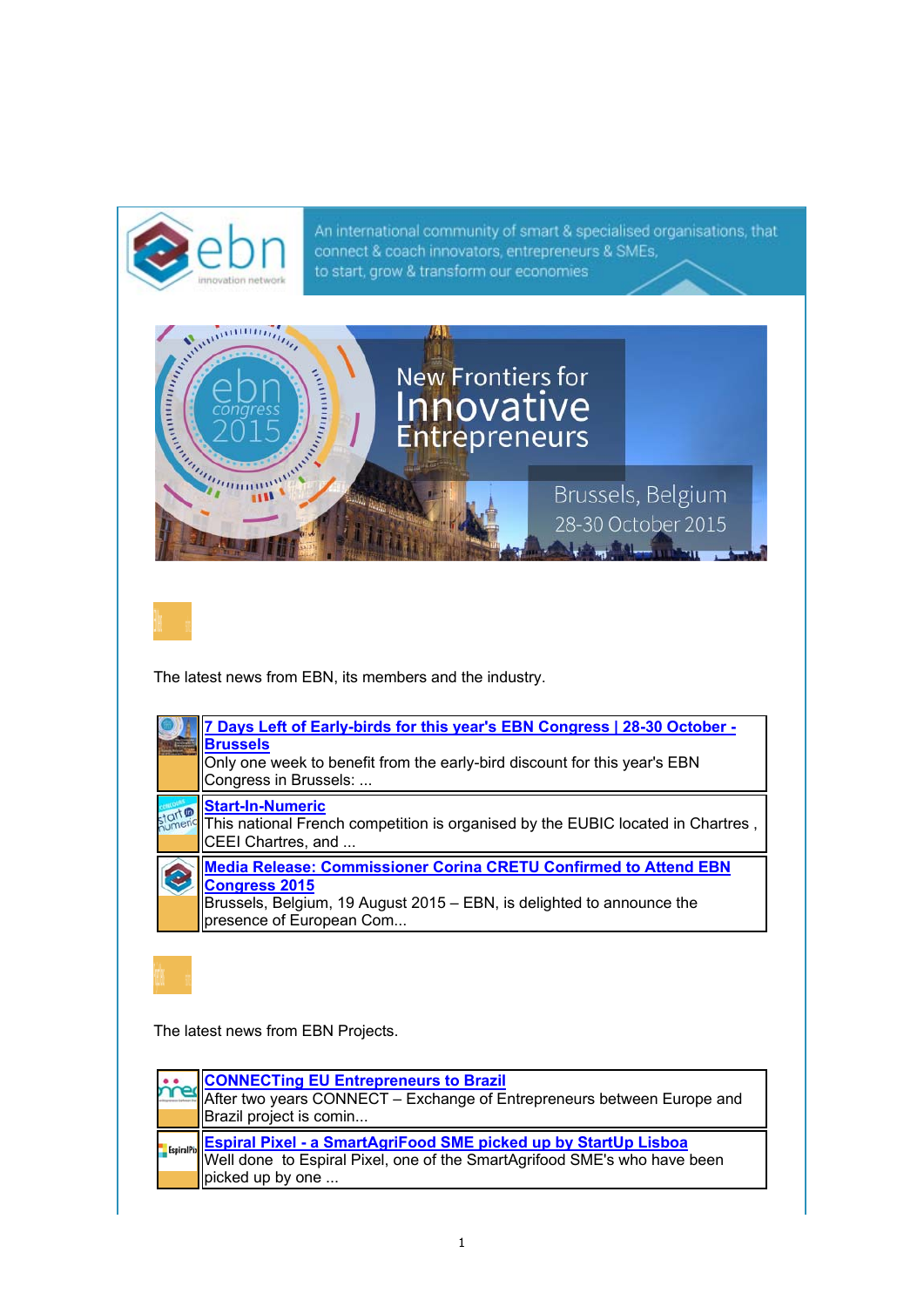

Upcoming events run by EBN, members, projects or other industry organisations.

|                   | EU Professionals in the Malaysian Construction Industry: Engineering,<br><b>Architectural and Quantity Sur</b><br>Under the Program "Support for European Businesses in Southeast Asia<br>Markets", which is<br>Kuala Lumpur, Malaysia - 09 Sep - 11 Sep |
|-------------------|----------------------------------------------------------------------------------------------------------------------------------------------------------------------------------------------------------------------------------------------------------|
|                   | <b>Future First with INNOTEK</b><br>On the 9th of September at the Radisson Blu Astrid Hotel in Antwerp, INNOTEK<br>proposes a<br>Anterwerp, Belgium - 09 Sep - 09 Sep                                                                                   |
| ACE               | <b>ACE Creative Bootcamp at CultureTECH Festival</b><br>Derry, United Kingdom - 11 Sep - 20 Sep                                                                                                                                                          |
| Smart<br>Agri-Foo | <b>SmartAgriFood Start Ups - Pltch and Demo Days</b><br>The 50 SME's selected by SmartAgriFood for funding to develop a prototype<br>app or ser<br>The Hague, Netherlands - 16 Sep - 17 Sep                                                              |
|                   | <b>EU BIC Essentials Training</b><br>The EU BIC Essentials Training is aimed at new staff members of existing<br>EU BICs and to th<br>Brussels, Belgium - 16 Sep - 17 Sep                                                                                |
|                   | <b>LeTeEm final seminar</b><br>After 2 years of project activities, LeTeEm partners will present key learning                                                                                                                                            |

If you have news, events or opportunities your would like to promote, please contact us.

## **The EBN Team**



## **Member Profile of the week**

Novitech, Slovakia. Click on their logo to read more about this member.



www.ebn.eu